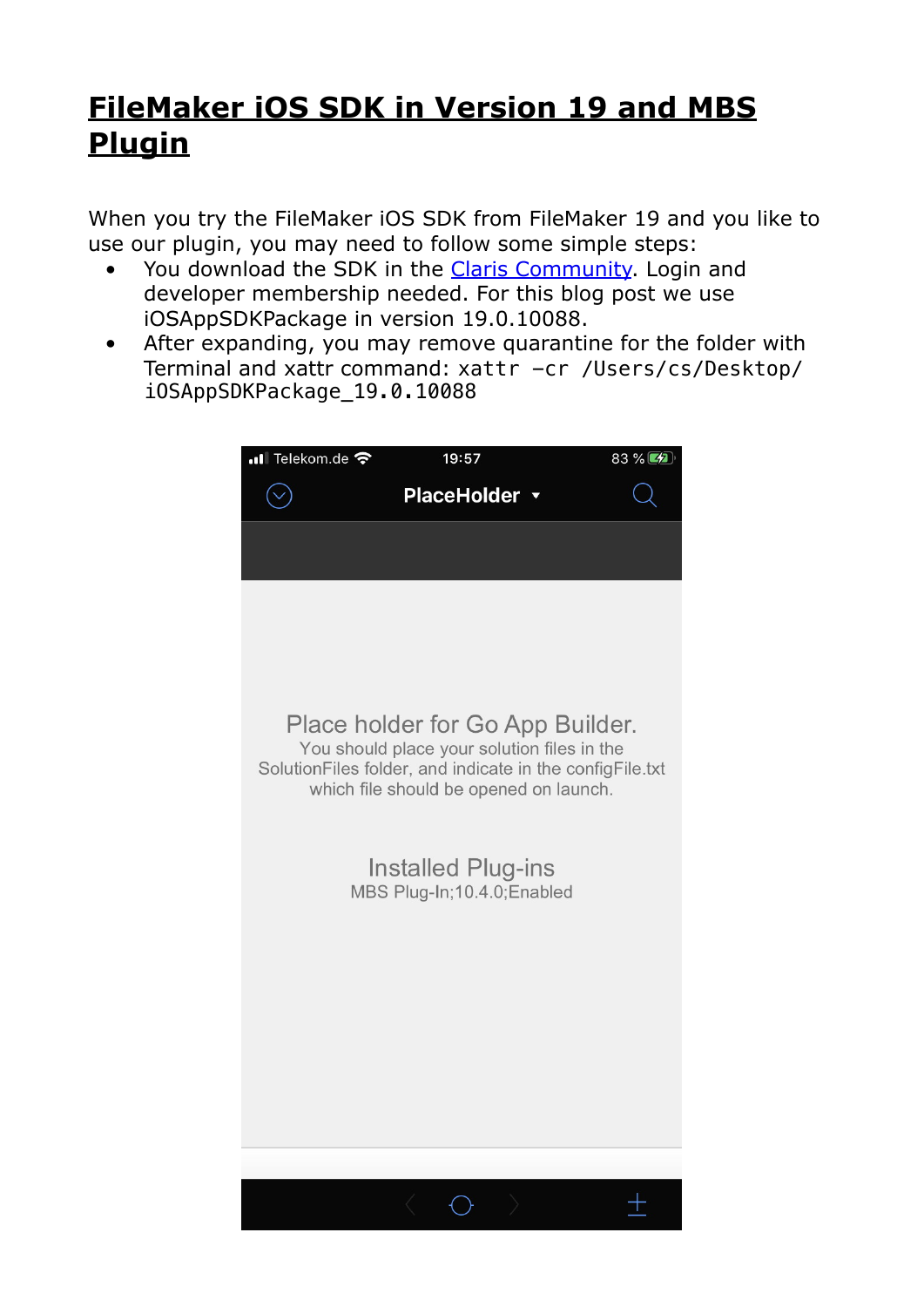- We run the "./makeprojdir test test de.monkeybreadsoftware.test" command in the Terminal in the folder to create the project files for our test project. Please change your identifier and project name.
- The project opens in Xcode and we can pick a target simulator and just run it.
- In project settings (click first item in the left side list), pick the tab "Signing & Capabilities" and select your bundle identifier and your team. Xcode may repair certificates if needed.
- We use plugins as frameworks (Requirement for iOS App Store), so we create a Frameworks folder in the project folder next to the Plug-Ins folder. Please copy the simulation version of the MBS.fmplugin.framework there, optionally for push notifications the MBSInit.framework one, too.
- Drag & Drop the Frameworks folder into the project items list in left side of the Xcode window. In the popup make sure the copy checkbox is cleared, add to target has your target name checked and create folder references is checked. The Frameworks folder appears in blue in the side list, not orange.
- After building you can right click on the app in the Product folder in the left side bar and show it in Finder. Then look inside the package and check if Frameworks folder has the MBS Plugin file.
- You can do code signing of our plugin before or while building. To do it while building, you can go to project settings (click first item in the left side list), then click Build Phases tab and there scroll down to "Install and Codesign Plugins" section. There edit the script by changing Plugins to Frameworks in the path used there: find "\${BUILT\_PRODUCTS\_DIR}/\${WRAPPER\_NAME}/Frameworks"  $-depth$  1  $-prin$ t0 | while read  $-d$  \$'\0<sup>1</sup> path; do
- codesign -f -s "\${CODE\_SIGN\_IDENTITY}" "\$path"
- done
- Now run it and the plugin should show as installed plugin.
- To make MBSInit.framework ask for notification, you go to the General tab of project settings. There is a section for "Frameworks, Libraries and, Embedded Content". There you can click plus button on the bottom and select the MBSInit framework. The Embed setting should be Embed & Sign. When this is done, the dialog shows up.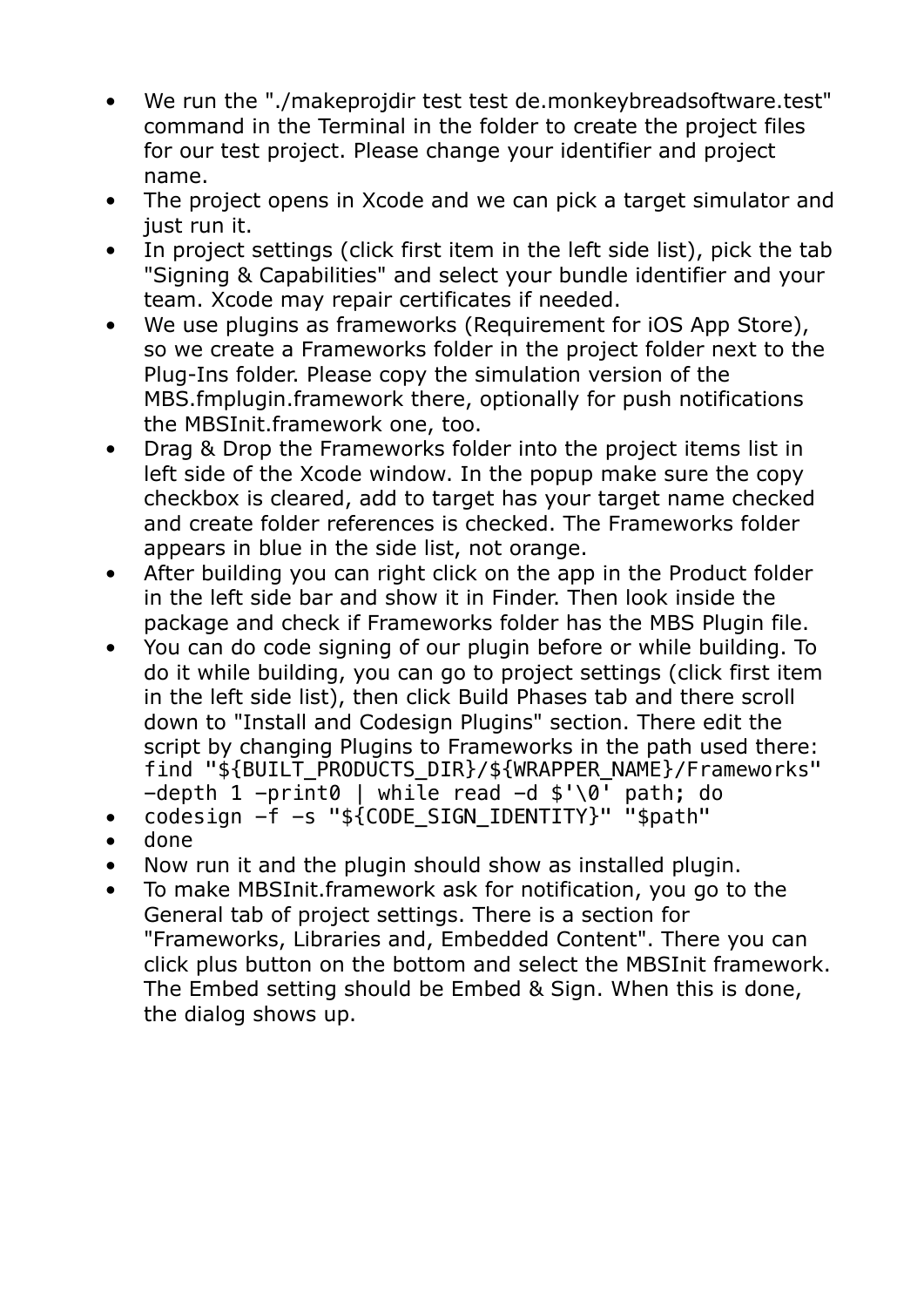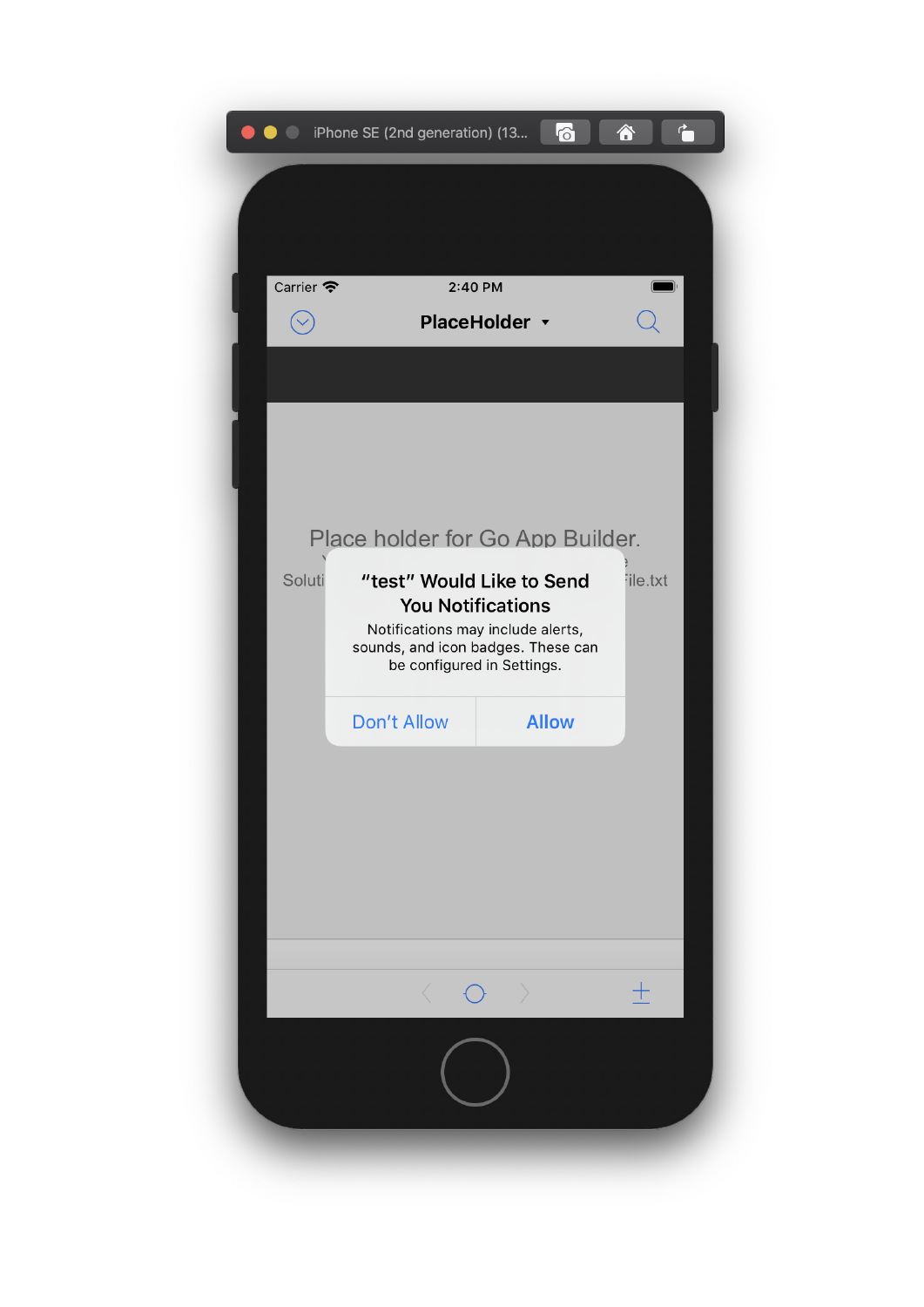## **Trouble Shooting**

- You may need to buy an Apple Developer membership. Please don't do this with your normal Apple ID, but make a newer one, e.g. developer@YourCompany.com
- MBS Plugin in version 10.4 for iOS is broken and won't load. Sorry, we made a linking error. Use older or newer version. 10.5pr1 should come early October.
- In Xcode preferences dialog, please login to your apple developer account. So the repair features can work in Xcode with all the certificates.
- The plugin will load unsigned in simulator, but device only loads signed plugins.
- For App Store the application and plugins need all be signed using the same certificate and provided as .framework in the Frameworks folder. If you have the plugin in Plugins folder, the automatic tests for App Store will reject the application.
- If compilation fails, just hit run again or please use Clean command first and build again. Often this repairs an issue.
- When quitting simulator, the iOS app may crash and break into debugger. Just ignore it and press stop button.
- Each version of the FileMaker SDK is built with a specific Xcode version. Best you use that version to build your app and you may not upgrade Xcode as that may break it.

## **See older blog posts and video:**

- [FileMaker based iOS App to the App Store](https://www.mbs-plugins.com/archive/2018-12-12/FileMaker_based_iOS_App_to_the/monkeybreadsoftware_blog_filemaker)
- [Using MBS Plugin with FileMaker iOS SDK](https://www.mbs-plugins.com/archive/2017-06-22/Using_MBS_Plugin_with_FileMake/monkeybreadsoftware_blog_filemaker)
- [Push Notifications for FileMaker iOS SDK](https://www.mbs-plugins.com/archive/2017-07-25/Push_Notifications_for_FileMak/monkeybreadsoftware_blog_filemaker)
- [Document Camera Scan functions for FileMaker iOS SDK](https://www.mbs-plugins.com/archive/2020-01-08/Document_Camera_Scan_functions/monkeybreadsoftware_blog_filemaker)
- [Video: FileMaker iOS SDK and MBS Plugin](https://www.mbsplugins.com/FileMakerIOS.shtml)